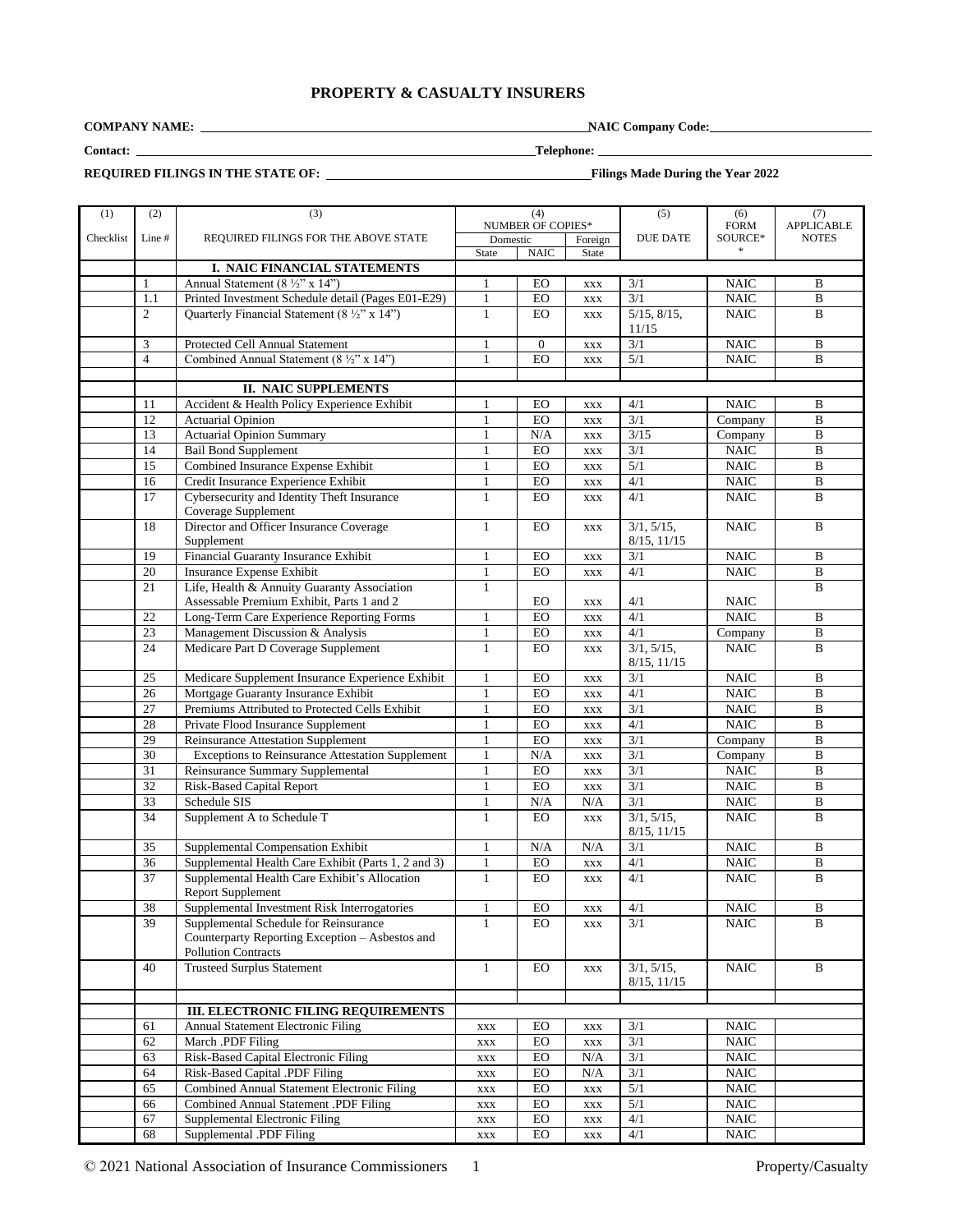| (1)       | (2)        | (3)                                                                   | (4)               |                                  | (5)                            | (6)                     | (7)                     |                         |
|-----------|------------|-----------------------------------------------------------------------|-------------------|----------------------------------|--------------------------------|-------------------------|-------------------------|-------------------------|
|           |            |                                                                       | NUMBER OF COPIES* |                                  |                                | <b>FORM</b>             | <b>APPLICABLE</b>       |                         |
| Checklist | Line#      | REQUIRED FILINGS FOR THE ABOVE STATE                                  | Domestic          |                                  | Foreign                        | <b>DUE DATE</b>         | SOURCE*                 | <b>NOTES</b>            |
|           | 69         | Quarterly Statement Electronic Filing                                 | State             | NAIC<br>EO                       | <b>State</b>                   | $5/15$ , $8/15$ ,       | <b>NAIC</b>             |                         |
|           |            |                                                                       | <b>XXX</b>        |                                  | <b>XXX</b>                     | 11/15                   |                         |                         |
|           | 70         | Quarterly .PDF Filing                                                 | <b>XXX</b>        | EO                               | <b>XXX</b>                     | $5/15$ , $8/15$ ,       | <b>NAIC</b>             |                         |
|           |            |                                                                       |                   |                                  |                                | 11/15                   |                         |                         |
|           | 71         | June .PDF Filing                                                      | <b>XXX</b>        | EO                               | <b>XXX</b>                     | 6/1                     | <b>NAIC</b>             |                         |
|           |            |                                                                       |                   |                                  |                                |                         |                         |                         |
|           |            | IV. AUDIT/INTERNAL CONTROL                                            |                   |                                  |                                |                         |                         |                         |
|           | 81         | <b>RELATED REPORTS</b><br><b>Accountants Letter of Qualifications</b> | $\mathbf{1}$      | EO                               | N/A                            | 6/1                     | Company                 | T                       |
|           | 82         | <b>Audited Financial Reports</b>                                      | $\mathbf{1}$      | EO                               | <b>XXX</b>                     | 6/1                     | Company                 | U                       |
|           | 83         | Audited Financial Reports Exemption Affidavit                         | $\mathbf{1}$      | N/A                              | N/A                            | 3/1                     | Company                 | $\overline{\mathbf{V}}$ |
|           | 84         | <b>Communication of Internal Control Related Matters</b>              |                   |                                  |                                |                         |                         |                         |
|           |            | Noted in Audit                                                        | $\mathbf{1}$      | EO                               | N/A                            | 8/1                     | Company                 | W                       |
|           | 85         | Independent CPA (change)                                              |                   |                                  |                                | Within 5                |                         |                         |
|           |            |                                                                       | $\mathbf{1}$      | N/A                              | N/A                            | business days           | Company                 | X                       |
|           | 86         | Management's Report of Internal Control Over                          |                   |                                  |                                |                         |                         |                         |
|           |            | <b>Financial Reporting</b>                                            | $\mathbf{1}$      | N/A                              | N/A                            | 8/1                     | Company                 | Y                       |
|           | 87         | Notification of Adverse Financial Condition                           |                   |                                  |                                | Within 5                |                         |                         |
|           |            |                                                                       | $\mathbf{1}$      | N/A                              | N/A                            | business days           | Company                 | Z                       |
|           | 88         | Relief from the five-year rotation requirement for                    |                   |                                  |                                |                         |                         |                         |
|           | 89         | lead audit partner<br>Relief from the one-year cooling off period for | $\mathbf{1}$      | EO                               | N/A                            | 3/1                     | Company                 | AA                      |
|           |            | independent CPA                                                       | $\mathbf{1}$      | EO                               | $\mathbf{1}$                   | 3/1                     | Company                 | <b>BB</b>               |
|           | 90         | Relief from the Requirements for Audit Committees                     | $\overline{1}$    | EO                               | $\overline{1}$                 | $\overline{3/1}$        | Company                 | CC                      |
|           | 91         | <b>Request to File Consolidated Audited Annual</b>                    |                   |                                  |                                |                         |                         |                         |
|           |            | <b>Statements</b>                                                     | $\mathbf{1}$      | N/A                              | N/A                            | 3/1                     | Company                 | DD                      |
|           | 92         | Request for Exemption to File Management's                            |                   |                                  |                                |                         |                         |                         |
|           |            | Report of Internal Control Over Financial Reporting                   | $\mathbf{1}$      | N/A                              | N/A                            | 12/1                    | Company                 |                         |
|           |            |                                                                       |                   |                                  |                                |                         |                         |                         |
|           |            |                                                                       |                   |                                  |                                |                         |                         |                         |
|           |            | V. STATE REQUIRED FILINGS***                                          |                   |                                  |                                |                         |                         |                         |
|           | 100        | Certificate of Compliance of Advertising. See 25A                     |                   |                                  |                                |                         |                         |                         |
|           |            | S.C. Code Ann. Regulation 69-17, Section 17.                          |                   |                                  |                                |                         |                         |                         |
|           |            | (Insurers Writing A&H, Only) Email to                                 |                   |                                  |                                |                         |                         |                         |
|           |            | MarketReg@doi.sc.gov<br>Corporate Governance Annual Disclosure***     | 1<br>$\mathbf{1}$ | $\overline{0}$<br>$\overline{0}$ | $\mathbf{1}$<br>$\overline{0}$ | 3/1<br>$\overline{6/1}$ | <b>State</b>            | $\overline{O}$          |
|           | 101<br>102 | Filings Checklist (with Column 1 completed)                           | $\mathbf{1}$      | $\overline{0}$                   | $\overline{0}$                 | 3/1                     | Company<br><b>State</b> |                         |
|           | 103        | Form B-Holding Company Registration Statement                         | $\mathbf{1}$      | $\overline{0}$                   | $\overline{0}$                 | 3/1                     | Company                 |                         |
|           | 104        | Form F-Enterprise Risk Report ****                                    | $\mathbf{1}$      | $\overline{0}$                   | $\overline{0}$                 | $\overline{3/1}$        | Company                 |                         |
|           | 105        | <b>ORSA *****</b>                                                     | $\mathbf{1}$      | $\overline{0}$                   | $\boldsymbol{0}$               | 12/31                   | Company                 |                         |
|           | 106        | Premium Tax                                                           | 1                 | $\overline{0}$                   | $\mathbf{1}$                   | 3/1                     | <b>State</b>            | $\mathbf{P}$            |
|           | 107        | <b>State Filing Fees</b>                                              | $\mathbf{1}$      | $\overline{0}$                   | $\mathbf{1}$                   | 3/1                     | <b>State</b>            | $\mathbb{R}$            |
|           | 108        | <b>Signed Jurat</b>                                                   | $\mathbf{1}$      | $\overline{0}$                   | <b>XXX</b>                     | 3/1                     | <b>NAIC</b>             | L                       |
|           | 109        | SC Health Ins. Pool Assessment Base Reporting                         |                   |                                  |                                |                         |                         |                         |
|           |            | Form                                                                  | $\mathbf{1}$      | $\overline{0}$                   | $\mathbf{1}$                   |                         | <b>State</b>            | Q                       |
|           |            | Contact: cynthia.matlack@bcbssc.com                                   |                   |                                  |                                | 3/1                     |                         |                         |
|           | 110        | <b>Comprehensive Annual Analysis</b>                                  | 1                 | $\overline{0}$                   | $\overline{0}$                 | $\frac{3}{15}$          | <b>State</b>            | N                       |
|           | 111        | Comprehensive Quarterly Analysis                                      | $\mathbf{1}$      | $\overline{0}$                   | $\overline{0}$                 | 6/1, 9/1, 12/1          | <b>State</b>            | N                       |
|           | 112        | <b>Information Security Program Compliance</b>                        | 1                 | $\overline{0}$                   | $\overline{0}$                 | $\overline{2/15}$       | <b>State</b>            | EE                      |

\*If XXX appears in this column, this state does not require this filing, if hard copy is filed with the state of domicile and if the data is filed **electronically with the NAIC. If N/A appears in this column, the filing is required with the domiciliary state. EO (electronic only filing).**

**\*\*If Form Source is NAIC, the form should be obtained from the appropriate vendor.**

\*\*\*For those states that have adopted the NAIC Corporate Governance Annual Disclosure Model Act, an annual disclosure is required of all insurers or insurance groups by June 1. The Corporate Governance Annual Disclosure is a state filing only and should not be submitted by the company to the NAIC. Note however that this filing is intended to be submitted to the lead state if filed at the insurance group level. For more **information on lead states, see the following NAIC URL:** [http://www.naic.org/public\\_lead\\_state\\_report.htm](http://www.naic.org/public_lead_state_report.htm).

\*\*\*\*For those states that have adopted the NAIC updated Holding Company Model Act, a Form F filing is required annually by holding company groups. Consistent with the Form B filing requirements, the Form F is a state filing only and should not be submitted by the company to the NAIC. **Note however that this filing is intended to be submitted to the lead state. For more information on lead states, see the following NAIC URL:** [http://www.naic.org/public\\_lead\\_state\\_report.htm](http://www.naic.org/public_lead_state_report.htm)

\*\*\*\*\*For those states that have adopted the NAIC Risk Management and Own Risk and Solvency Assessment Model Act, a summary report is required annually by insurers and insurance groups above a specified premium threshold. The ORSA Summary Report is a state filing only and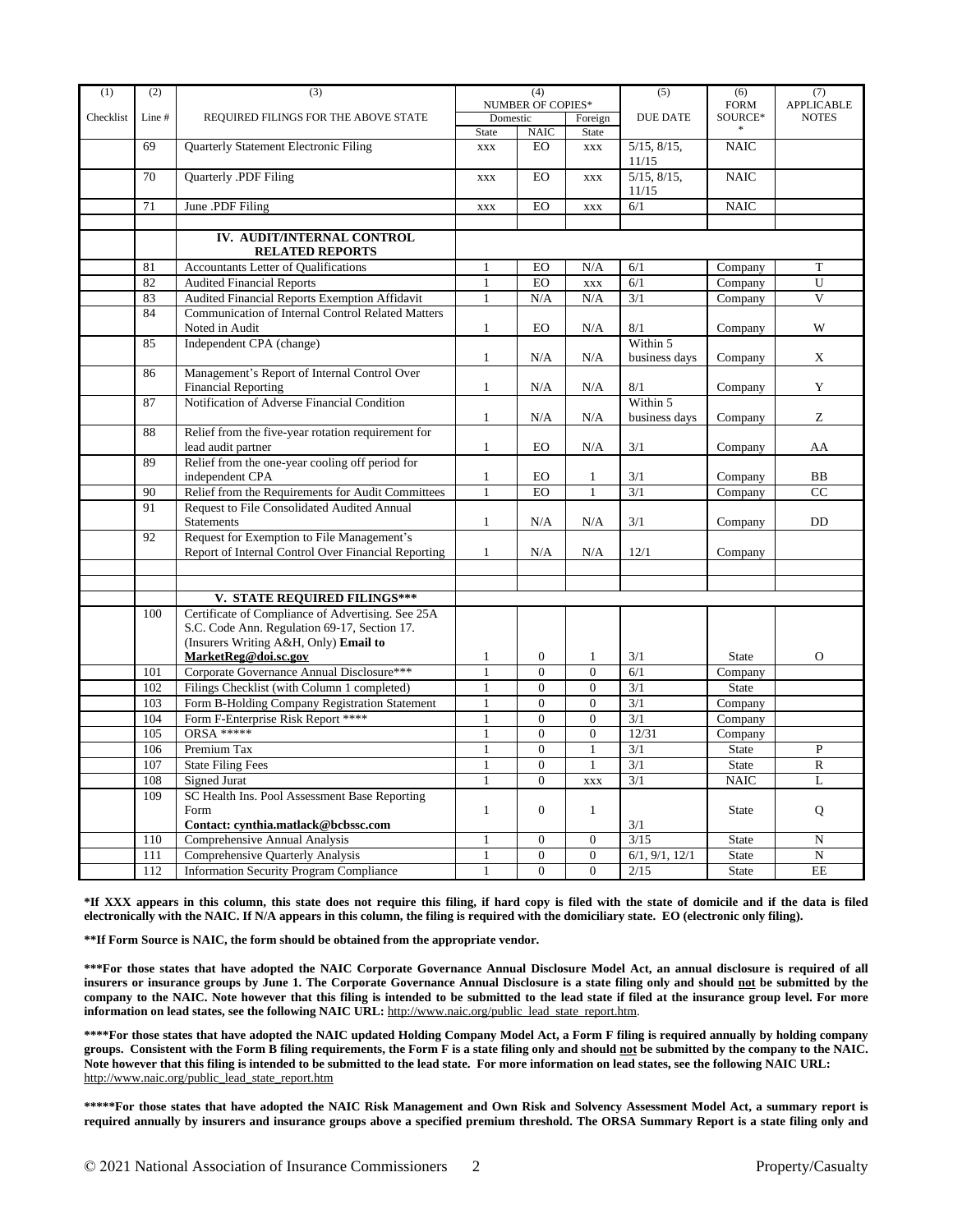should <u>not</u> be submitted by the company to the NAIC. Note however that this filing is intended to be submitted to the lead state if filed at the **insurance group level. For more information on lead states, see the following NAIC URL:** [http://www.naic.org/public\\_lead\\_state\\_report.htm](http://www.naic.org/public_lead_state_report.htm)

|              | <b>NOTES AND</b><br><b>INSTRUCTIONS (A-K</b><br><b>APPLY TO ALL</b><br><b>FILINGS</b> ) |                                                                                                                                                                                                                                                                                                                                                                                                                                                               |                                                                                                                             |  |
|--------------|-----------------------------------------------------------------------------------------|---------------------------------------------------------------------------------------------------------------------------------------------------------------------------------------------------------------------------------------------------------------------------------------------------------------------------------------------------------------------------------------------------------------------------------------------------------------|-----------------------------------------------------------------------------------------------------------------------------|--|
| A            | Required Filings Contact<br>Person:                                                     | <b>Chief Financial Analyst</b><br>Michael Shull<br>Financial Regulation & Solvency Division<br>mshull@doi.sc.gov<br>803-737-6221                                                                                                                                                                                                                                                                                                                              | Premium Tax Form Questions:<br>Sharon Waddell<br><b>Tax Manager</b><br>swaddell@doi.sc.gov<br>803-737-4910                  |  |
| B            | Mailing Address:                                                                        | Physical Address:<br>South Carolina Department of Insurance<br>1201 Main Street, Suite 1000<br>Columbia, SC 29201                                                                                                                                                                                                                                                                                                                                             | Mailing Address:<br>South Carolina Department of Insurance<br>Post Office Box 100105<br>Columbia, South Carolina 29202-3105 |  |
| $\mathbf C$  | Mailing Address for Filing<br>Fees:                                                     | N/A. Electronic filing now required. Go to<br>https://online.doi.sc.gov/Eng/Members/Login.aspx, and enter UserId and Password to<br>access Insurer Fee & Premium Tax Forms and Instructions.                                                                                                                                                                                                                                                                  |                                                                                                                             |  |
| D            | Mailing Address for<br>Premium Tax Payments:                                            | N/A. Electronic filing now required. Go to<br>https://online.doi.sc.gov/Eng/Members/Login.aspx, and enter UserId and Password to<br>access Insurer Fee & Premium Tax Forms and Instructions.                                                                                                                                                                                                                                                                  |                                                                                                                             |  |
| E            | Delivery Instructions:                                                                  | All required filings must be physically received in the Department no later than the<br>indicated due date. If the due date falls on a weekend or a holiday, the next business day<br>will be considered the due date.                                                                                                                                                                                                                                        |                                                                                                                             |  |
| $\mathbf F$  | Late Filings:                                                                           | Companies will be fined for a late filing on a case-by-case basis.                                                                                                                                                                                                                                                                                                                                                                                            |                                                                                                                             |  |
| G            | Original Signatures:                                                                    | Original signatures are required on all required filings.                                                                                                                                                                                                                                                                                                                                                                                                     |                                                                                                                             |  |
| H            | Signature/Notarization/Certif<br>ication:                                               | Required annual statements must be verified by at least two of its principal officers, at<br>least one of whom prepared or supervised the preparation of the annual statement. See<br>S.C. Code Ann. Section 38-13-80(A).                                                                                                                                                                                                                                     |                                                                                                                             |  |
| I            | <b>Amended Filings:</b>                                                                 | Amended items must be filed within 10 days of their amendment, along with an<br>explanation of the amendments. The signature requirements for the original filing should<br>be followed for any amendment.                                                                                                                                                                                                                                                    |                                                                                                                             |  |
| J            | Exceptions from normal<br>filings:                                                      | Foreign companies should supply a written copy of any exemption or extension received<br>by its state of domicile at least 10 days prior to the filing due date to receive an exemption<br>or extension from the Department. Domestic companies should apply for an exemption or<br>extension at least fifteen days prior to the filing due date.                                                                                                             |                                                                                                                             |  |
| K            | Bar Codes (State or NAIC):                                                              | Required only for NAIC filings. Please follow the instructions in the NAIC Annual<br>Statement Instructions.                                                                                                                                                                                                                                                                                                                                                  |                                                                                                                             |  |
| L            | Signed Jurat:                                                                           | Not required from foreign insurers.                                                                                                                                                                                                                                                                                                                                                                                                                           |                                                                                                                             |  |
| M            | <b>NONE Filings:</b>                                                                    | See NAIC Annual Statement Instructions.                                                                                                                                                                                                                                                                                                                                                                                                                       |                                                                                                                             |  |
| ${\bf N}$    | CAA and CQA                                                                             | Domestics, only. The filings must be submitted electronically in Microsoft Word format<br>to the Chief Financial Analyst via mshull@doi.sc.gov. A hard copy filing is not required.                                                                                                                                                                                                                                                                           |                                                                                                                             |  |
| $\mathbf{O}$ | <b>Special Filings:</b>                                                                 | *** Send electronically to MarketReg@doi.sc.gov. Certificate of Compliance of<br>Advertising (insurers writing A&H, only) pursuant to 25A S.C. Code Ann. Regulation 69-<br>17, Section 17B. Each insurer required to file an Annual Statement which is now or which<br>hereafter becomes subject to the provisions of these rules must file with the Department a<br>Certificate of Compliance executed by an authorized officer of the insurer wherein it is |                                                                                                                             |  |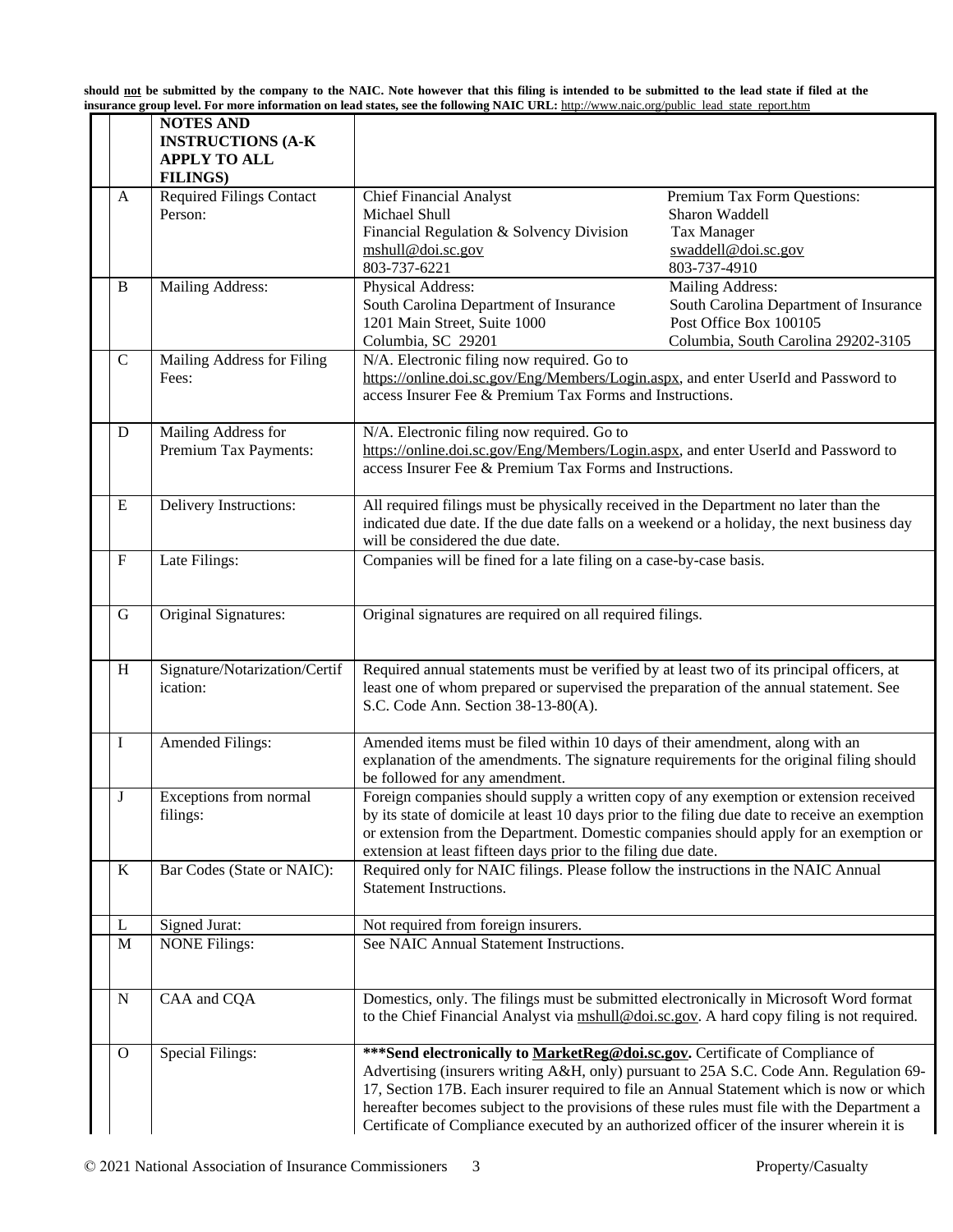|              |                                                                  | stated that, to the best of his knowledge, information and belief, the advertisements which<br>were disseminated by the insurer during the preceding statement year complied or were<br>made to comply in all respects with the provisions of these rules and the Insurance Laws<br>of this State as implemented and interpreted by these rules.<br>The SCDOI has prepared a sample template that may be utilized for completion of<br>this certification. You may find it online at the following link:<br>https://doi.sc.gov/DocumentCenter/View/13307/Certificate-of-Compliance-of-<br><b>Advertisng-Template-FINAL</b><br>The certification may be submitted electronically to MarketReg@doi.sc.gov.     |
|--------------|------------------------------------------------------------------|--------------------------------------------------------------------------------------------------------------------------------------------------------------------------------------------------------------------------------------------------------------------------------------------------------------------------------------------------------------------------------------------------------------------------------------------------------------------------------------------------------------------------------------------------------------------------------------------------------------------------------------------------------------------------------------------------------------|
| P            | Insurer Fee & Premium Tax<br>Forms and Instructions:             | Electronic filing now required. Go to https://online.doi.sc.gov/Eng/Members/Login.aspx,<br>and enter UserId and Password to access Insurer Fee & Premium Tax Forms and<br>Instructions. Questions: Sharon Waddell, Tax Manager, swaddell@doi.sc.gov or 803-737-<br>4910.                                                                                                                                                                                                                                                                                                                                                                                                                                     |
| Q            | SC Health Ins. Pool<br><b>Assessment Base Reporting</b><br>Form: | Please submit ORIGINAL signed form to the address at the top of the form and<br>NOT to the South Carolina Department of Insurance. Please send via regular mail<br>or an email signed pdf copy to Cynthia Matlack.<br>Submit by MARCH 1, 2022, to:<br>Cynthia Matlack, AX-555<br><b>BlueCross BlueShield of SC</b><br>I-20 at Alpine Road<br>Columbia, SC 29219<br>Tel (803) 264-2717<br>E-mail cynthia.matlack@bcbssc.com<br>https://doi.sc.gov/DocumentCenter/View/13671/SCHIP-2022?bidId=                                                                                                                                                                                                                 |
| $\mathbb{R}$ | Filing Fees:                                                     | Electronic filing now required. Go to https://online.doi.sc.gov/Eng/Members/Login.aspx,<br>and enter UserId and Password to access Insurer Fee & Premium Tax Forms and<br>Instructions. Questions: Sharon Waddell, Tax Manager, swaddell@doi.sc.gov or 803-737-<br>4910.                                                                                                                                                                                                                                                                                                                                                                                                                                     |
| S            | Actuarial Opinion Summary:                                       | In addition to Statements of Actuarial Opinion filed with annual financial statements on or<br>before March 1 the Actuarial Opinion Summary (AOS) is required by March 15. The<br>AOS will be maintained as confidential by the Department pursuant to S.C. Code Ann.<br>Section 38-13-160 (2002).<br>The AOS must be prepared as prescribed by the instructions including but not limited to:<br>• the actuary's range of reasonable estimates and/or point estimates for loss and loss<br>adjustment expense reserves<br>• the difference between the insurer's carried reserves and the point estimate and/or range<br>of reasonable estimates<br>• an explanation of any exceptional adverse development |
| T            | Accountants Letter of<br>Qualifications:                         | See Section 12 of Regulation 69-70 - Annual Audited Financial Reporting Regulation<br>which can be accessed under "Attachments to State Filing Checklists."                                                                                                                                                                                                                                                                                                                                                                                                                                                                                                                                                  |
| U            | <b>Audited Financial Reports:</b>                                | See Section 4 of Regulation 69-70 – Annual Audited Financial Reporting Regulation<br>which can be accessed under "Attachments to State Filing Checklists."                                                                                                                                                                                                                                                                                                                                                                                                                                                                                                                                                   |
| V            | Audited Financial Reports -<br><b>Exemptions Affidavit:</b>      | See Section 17 of Regulation 69-70 - Annual Audited Financial Reporting Regulation<br>which can be accessed under "Attachments to State Filing Checklists."<br>Insurer must file (i.e., it is not automatically exempt) either: Premium and Policyholders<br>or Certificateholders Exemption Affidavit or Financial or Organizational Hardship<br>Exemption Affidavit which can be accessed under "Attachments to State Filing<br>Checklists."                                                                                                                                                                                                                                                               |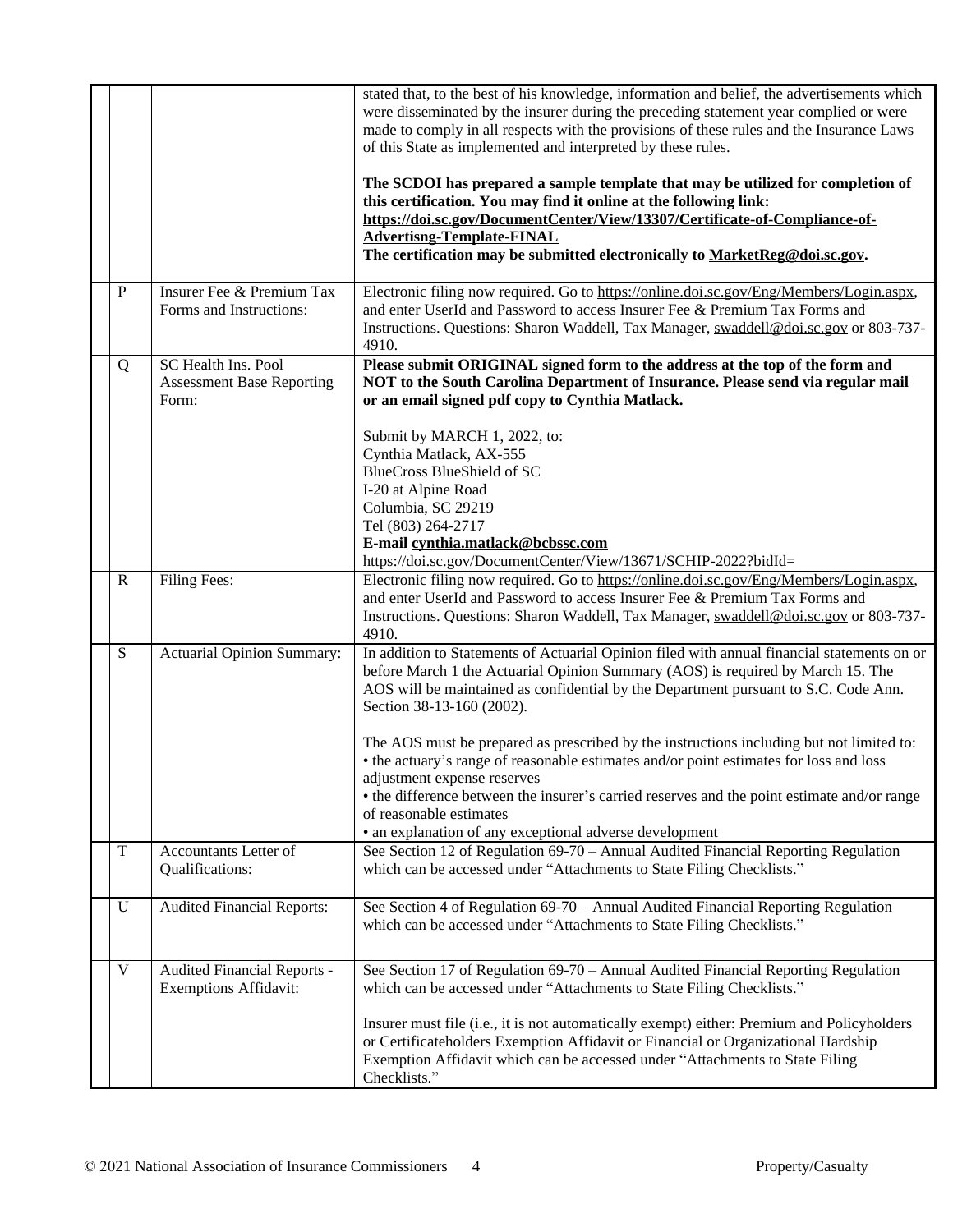| $\overline{W}$ | <b>Communication of Internal</b><br><b>Control Related Matters</b><br>Noted in Audit: | See Section 11 of Regulation 69-70 - Annual Audited Financial Reporting Regulation<br>which can be accessed under "Attachments to State Filing Checklists."                                                                                                                                                                                                                                                                                                                                                                                                                                                                                                                                                                                                                                    |
|----------------|---------------------------------------------------------------------------------------|------------------------------------------------------------------------------------------------------------------------------------------------------------------------------------------------------------------------------------------------------------------------------------------------------------------------------------------------------------------------------------------------------------------------------------------------------------------------------------------------------------------------------------------------------------------------------------------------------------------------------------------------------------------------------------------------------------------------------------------------------------------------------------------------|
| X              | Independent CPA:<br>Designation/Change/<br>Qualifications:                            | See Sections 6 and 7 of Regulation 69-70 - Annual Audited Financial Reporting<br>Regulation which can be accessed under "Attachments to State Filing Checklists."                                                                                                                                                                                                                                                                                                                                                                                                                                                                                                                                                                                                                              |
| $\mathbf Y$    | Management's Report of<br><b>Internal Control Over</b><br>Financial Reporting:        | See Section 16 of Regulation 69-70 - Annual Audited Financial Reporting Regulation<br>which can be accessed under "Attachments to State Filing Checklists."                                                                                                                                                                                                                                                                                                                                                                                                                                                                                                                                                                                                                                    |
| Z              | Notification of Adverse<br><b>Financial Condition:</b>                                | See Section 10 of Regulation 69-70 – Annual Audited Financial Reporting Regulation<br>which can be accessed under "Attachments to State Filing Checklists."                                                                                                                                                                                                                                                                                                                                                                                                                                                                                                                                                                                                                                    |
| AA             | Relief from the five-year<br>rotation requirement for lead<br>audit partner           | South Carolina only requires this report if a company has requested relief from its<br>domiciliary state and does not intend to file its request electronically with the NAIC.<br>For further guidance see Sections 7D & 7E of Regulation $69-70$ – Annual Audited<br>Financial Reporting Regulation which can be accessed under "Attachments to State Filing<br>Checklist" located on the Company Information Page of the SC Department of Insurance<br>website.                                                                                                                                                                                                                                                                                                                              |
| BB             | Relief from the one-year<br>cooling off period for<br>independent CPA                 | South Carolina only requires this report if a company has requested relief from its<br>domiciliary state and does not intend to file its request electronically with the NAIC.<br>For further guidance see Sections 7N & 7O of Regulation $69-70$ – Annual Audited<br>Financial Reporting Regulation which can be accessed under "Attachments to State Filing<br>Checklist" located on the Company Information Page of the SC Department of Insurance<br>website.                                                                                                                                                                                                                                                                                                                              |
| CC<br>DD       | Relief from the Requirements<br>for Audit Committees<br>Request for Exemption to      | South Carolina only requires this report if a company has requested relief from its<br>domiciliary state and does not intend to file its request electronically with the NAIC.<br>See Section 14(A) of Regulation 69-70 - Annual Audited Financial Reporting Regulation<br>which can be accessed under "Attachments to State Filing Checklists" located on the<br>Company Information Page of the SC Department of Insurance website.<br>See V. above.                                                                                                                                                                                                                                                                                                                                         |
|                | File:                                                                                 |                                                                                                                                                                                                                                                                                                                                                                                                                                                                                                                                                                                                                                                                                                                                                                                                |
| EE             | <b>Information Security</b><br>Program, Compliance                                    | Pursuant to S.C. Code Ann. Section 38-99-20, Annually, each insurer domiciled in this<br>State shall submit to the director, a written statement by February fifteenth, certifying that<br>the insurer is in compliance with the requirements set forth in this section. Each insurer<br>shall maintain for examination by the department all records, schedules, and data<br>supporting this certificate for a period of five years. To the extent an insurer has identified<br>areas, systems, or processes that require material improvement, updating or redesign, the<br>insurer shall document the identification and the remedial efforts planned and underway to<br>address such areas, systems, or processes. Such documentation must be available for<br>inspection by the director. |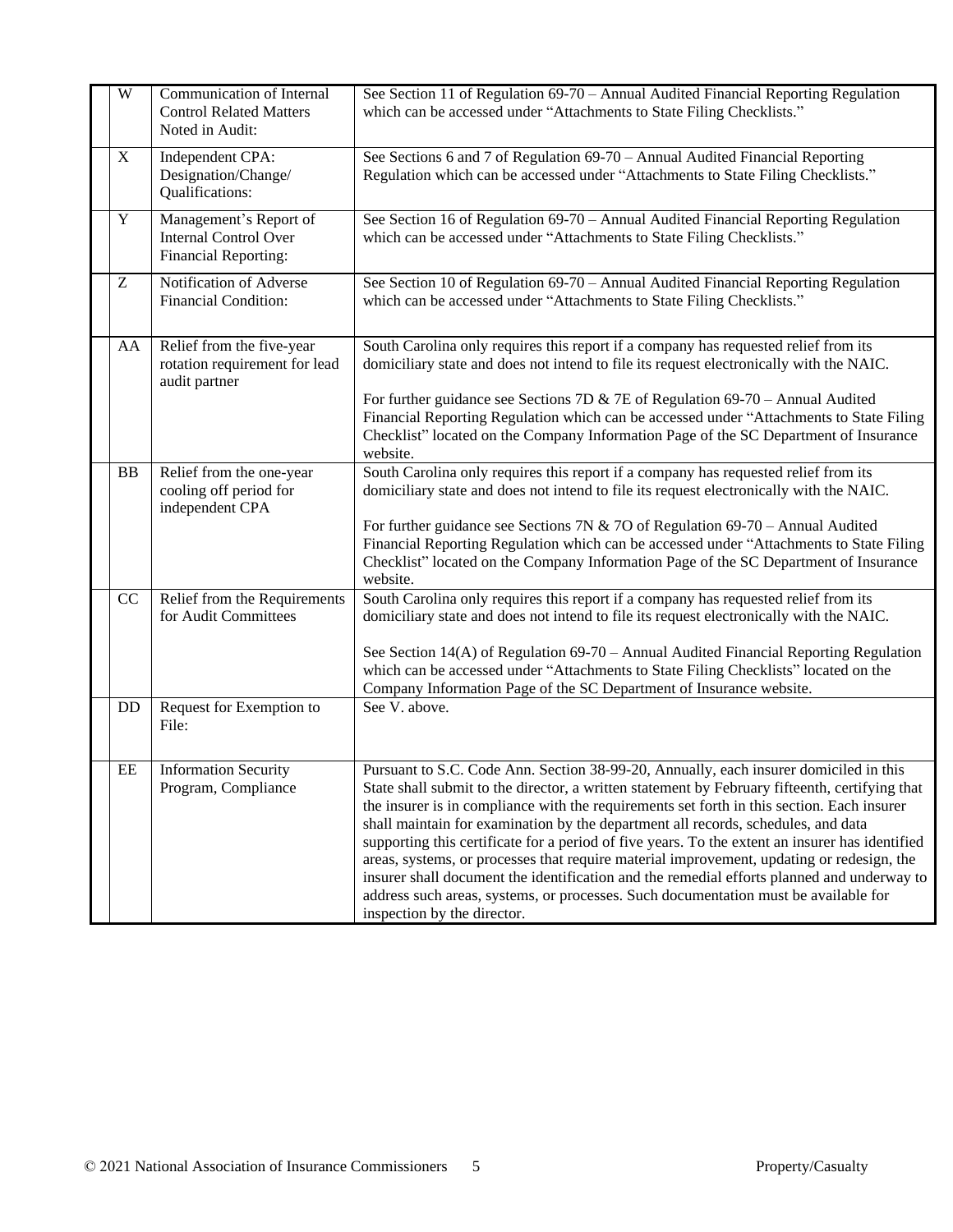## **General Instructions For Companies to Use Checklist**

Please Note: This state's instructions for companies to file with the NAIC are included in this Checklist. The **NAIC will not be sending their own checklist this year.**

## **Electronic filing is intended to be filing(s) submitted to the NAIC via the NAIC Internet Filing Site which eliminates the need for a company to submit diskettes or CD-ROM to the NAIC. Companies are not required to file hard copy filings with the NAIC.**

#### **Column (1) Checklist**

Companies may use the checklist to submit to a state, if the state requests it. Companies should copy the checklist and place an "x" in this column when submitting information to the state.

#### **Column (2) Line #**

Line # refers to a standard filing number used for easy reference. This line number may change from year to year.

#### **Column (3) Required Filings**

Name of item or form to be filed.

The *Annual Statement Electronic Filing* includes the annual statement data and all supplements due March 1, per the *Annual Statement Instructions.* This includes all detail investment schedules and other supplements for which the *Annual Statement Instructions* exempt printed detail.

The *March .PDF Filing* is the .pdf file for annual statement data, detail for investment schedules and supplements due March 1.

The *Risk-Based Capital Electronic Filing* includes all risk-based capital data.

The *Risk-Based Capital.PDF Filing* is the .pdf file for risk-based capital data.

The *Supplemental Electronic Filing* includes all supplements due April 1, per the *Annual Statement Instructions.*

The *Supplemental.PDF Filing* is the .pdf file for all supplemental schedules and exhibits due April 1.

The *Quarterly Statement Electronic Filing* includes the complete quarterly statement data.

The *Quarterly Statement.PDF Filing* is the .pdf file for quarterly statement data.

The *Combined Annual Statement Electronic Filing* includes the required pages of the combined annual statement and the combined Insurance Expense Exhibit.

The *Combined Annual Statement.PDF Filing* is the .pdf file for the Combined annual statement data and the combined Insurance Expense Exhibit.

The *June .PDF Filing* is the .pdf file for the Audited Financial Statements and Accountants Letter of Qualifications.

# **Column (4) Number of Copies**

Indicates the number of copies that each foreign or domestic company is required to file for each type of form. The Blanks (EX) Task Force modified the 1999 *Annual Statement Instructions* to waive paper filings of certain NAIC supplements and certain investment schedule detail if such investment schedule data is available to the states via the NAIC database. The checklists reflect this action taken by the Blanks (EX) Task Force. XXX appears in the "Number of Copies" "Foreign" column for the appropriate schedules and exhibits. **Some states have chosen to waive printed quarterly and annual** statements from their foreign insurers and to rely upon the NAIC database for these filings. This waiver could include